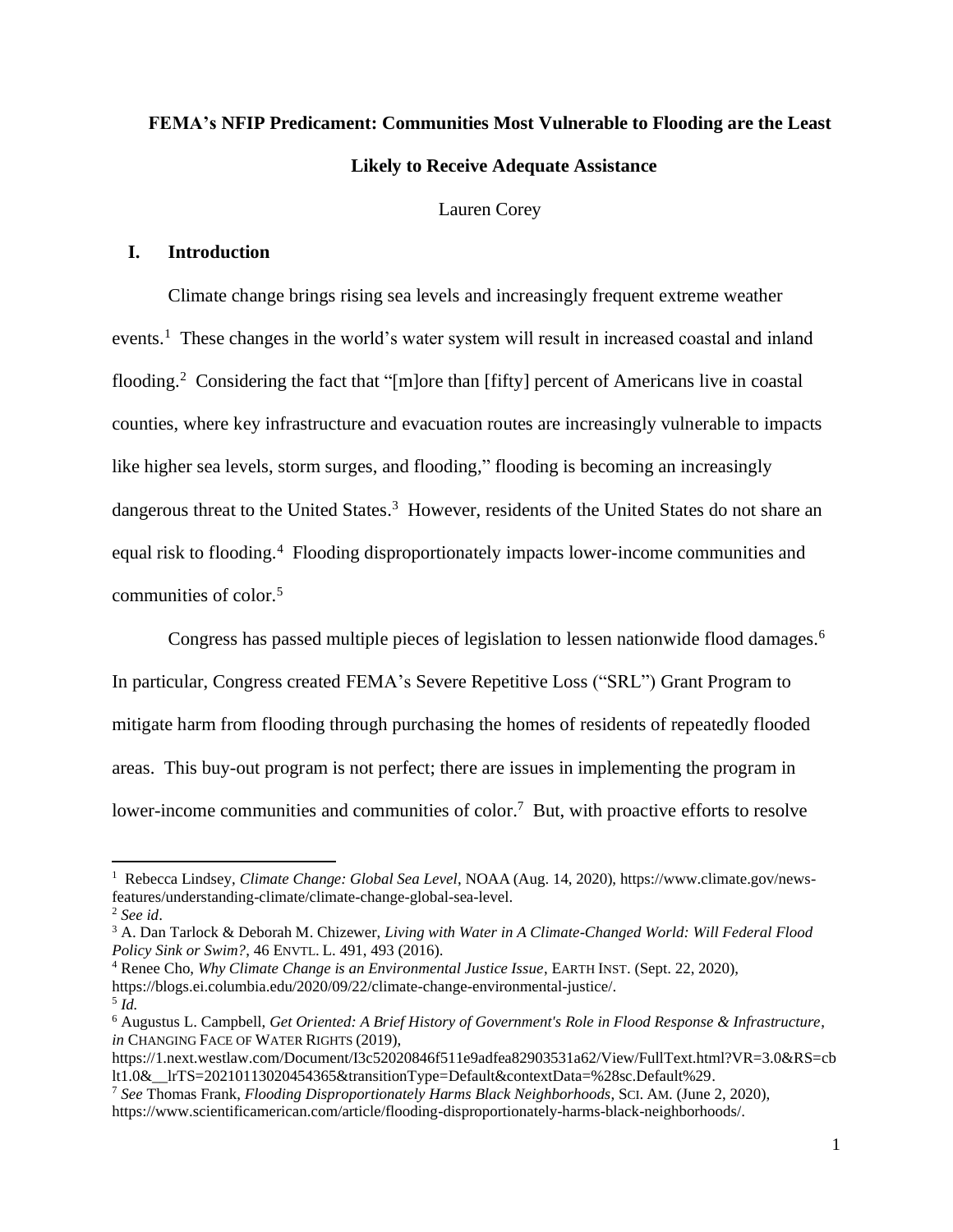these issues, the program could be crucial in the fight to protect vulnerable communities against flooding.

This paper first analyzes the environmental justice impacts of flooding, followed by a brief history of the creation of FEMA's SRL Grant Program and its buy-out program. This paper then discusses the challenges to equitable implementation of the program, and the opportunities in FEMA's new Risk Rating 2.0. Finally, this paper provides potential pathways to equitable climate mitigation under the Biden Administration.

#### **II. The Dangerous and Disproportionate Impacts of Flooding and Climate Change**

Low-income families of color are more likely to live in neighborhoods prone to flooding than affluent white families. $8$  This is partially due to the fact that neighborhoods that are frequently flooded experience decreases in housing prices. <sup>9</sup> This entices lower-income families to move into flood zones, despite the dangers associated with the region.<sup>10</sup>

Furthermore, lower-income communities and communities of color are more likely to live near industrial facilities and environmental pollution.<sup>11</sup> Residents in these communities are disproportionately at risk of not only property damage, but the possibility that their water will become contaminated with pollutants from nearby power plants.<sup>12</sup>

As global concentrations of greenhouse gases increase, heavy precipitation in some regions of North America will likely become more frequent.<sup>13</sup> Sea level rise and more powerful hurricanes could increase the area of North America flooded due to storm surge from between

<sup>8</sup> Brie Sherwin, *After the Storm: The Importance of Acknowledging Environmental Justice in Sustainable Development and Disaster Preparedness*, 29 DUKE ENVT. L. & POL'Y F. 273, 273 (2019).

<sup>9</sup> *See id.* at 282.

<sup>10</sup> *Id.*

<sup>11</sup> Frank, *supra* note 7.

<sup>12</sup> *Id.*

<sup>13</sup> Lindsey, *supra* note 1.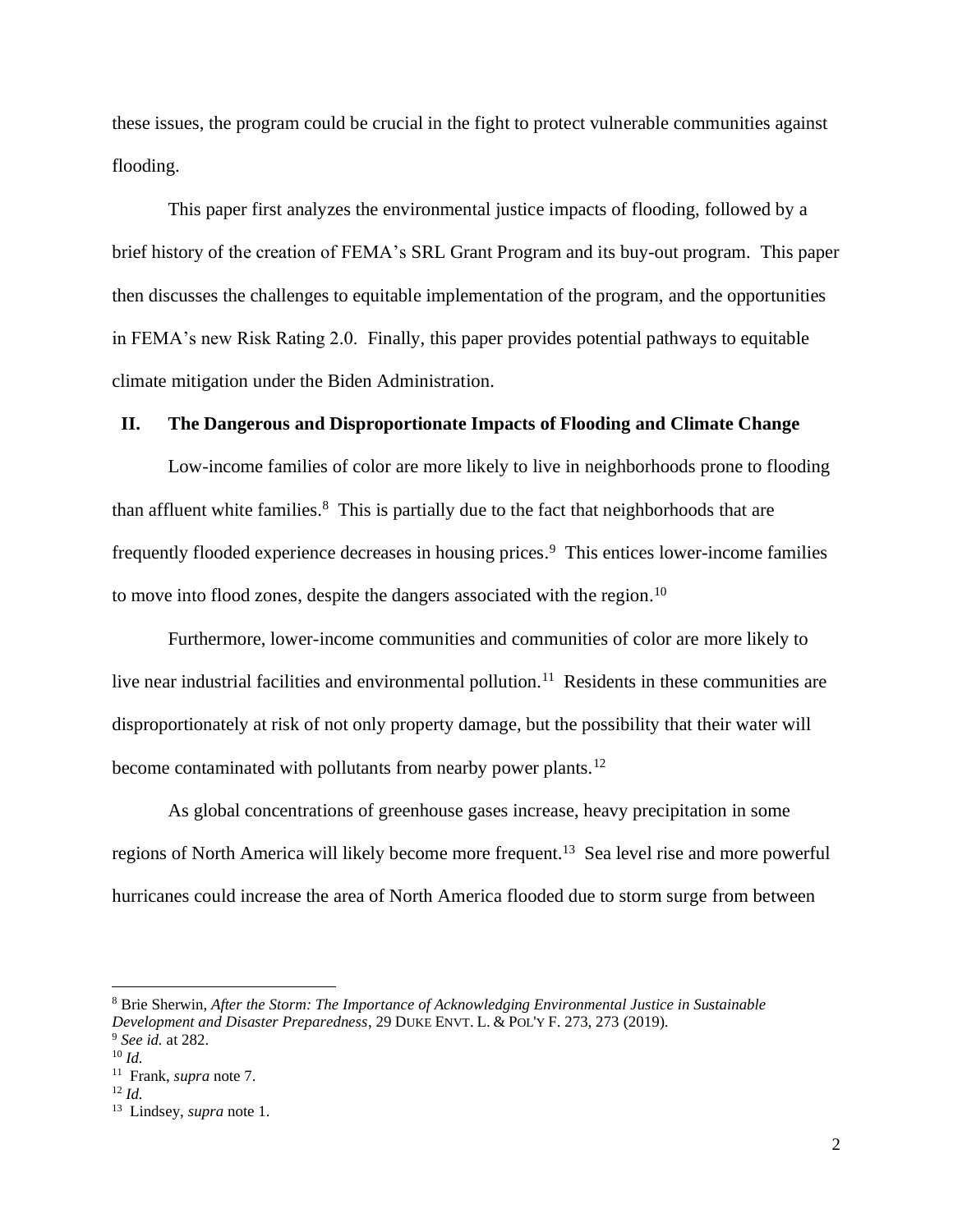six and twenty-five percent, to between sixty to 230 percent.<sup>14</sup> Places that currently experience flooding will continue to do so, due to rising seas.<sup>15</sup> Furthermore, some areas will likely experience increases in local flooding.<sup>16</sup>

North America's residents have become more vulnerable to extreme weather events due to large numbers of people moving to and developing regions affected by extreme weather.<sup>17</sup> For example, the Gulf of Mexico region of the United States saw a population increase of 150% from 1960 to 2008.<sup>18</sup> As more and more people inhabited flood-prone areas, the United States government enacted flood-protection policies.

### **III. FEMA's Severe Repetitive Loss Grant Program**

#### **A. History and Purpose of the SRL Grant Program**

In 1968, Congress created the National Flood Insurance Program ("NFIP") "to promote the public interest by providing appropriate protection against the perils of flood losses and encouraging sound land use by minimizing exposure of property to flood losses."<sup>19</sup> NFIP came about because of increasingly expensive disaster relief, lack of private flood insurance, and development in flood-prone areas.<sup>20</sup> NFIP provides financial assistance to homeowners by covering flood-induced physical losses to structures and belongings.<sup>21</sup>

<sup>15</sup> Sonia Seneviratne & Neville Nicholls, *Changes in Climate Extremes and Their Impacts on the Natural Physical Environment, in* MANAGING THE RISKS OF EXTREME EVENTS AND DISASTERS TO ADVANCE CLIMATE CHANGE ADAPTION 109, 112 (Matilde Rusticucci & Vladimir Semenov eds., 2012),

https://www.ipcc.ch/site/assets/uploads/2018/03/SREX-Chap3\_FINAL-1.pdf.

<sup>14</sup> John Handmer, et al., *Changes in Impacts of Climate Extremes: Human Systems and Ecosystems*, *in* MANAGING THE RISKS OF EXTREME EVENTS AND DISASTERS TO ADVANCE CLIMATE CHANGE 231, 260 (Sebastian Vicuna, Avelino Suarez, eds. 2012), https://www.ipcc.ch/site/assets/uploads/2018/03/SREX-Chap4\_FINAL-1.pdf.

<sup>16</sup> *Id.* at 113.

<sup>17</sup> Handmer et al., *supra* note 14 at 258.

 $18$  *Id.* 

<sup>19</sup> 42 U.S.C. §§ 4001(c), 4011.

<sup>20</sup> *Id.* § 4001(a); Jennifer Wriggins, *Flood Money: The Challenge of U.S. Flood Insurance Reform in A Warming World,* 119 PENN ST. L. REV. 361, 373 (2014).

<sup>21</sup> *What Flood Insurance Covers*, FEMA, https://www.floodsmart.gov/flood-insurance/coverage (last visited Jan. 8, 2021).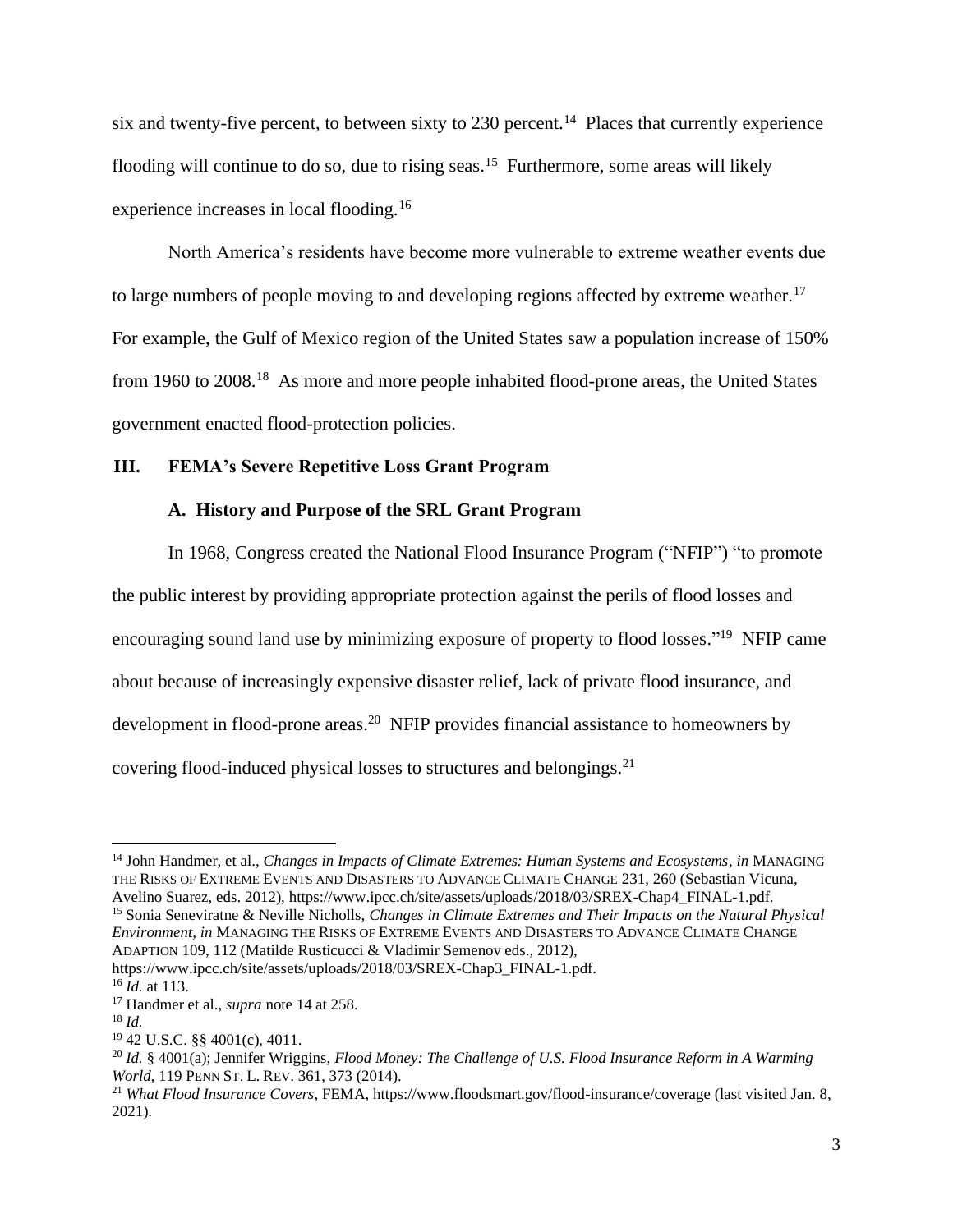In 1973, Congress passed the Flood Disaster Protection Act, which intended to increase participation in NFIP.<sup>22</sup> The Act made flood insurance mandatory for property "in connection with any form of Federal financial assistance for construction or acquisition purposes affecting a property located in a flood-prone area."<sup>23</sup>

NFIP has struggled to be self-sustaining due to having inadequate funding and exorbitant expenses.<sup>24</sup> One contributing factor to this lack of funding is disproportionate allocation of resources: most of the resources are given to very few of the program's funders.<sup>25</sup> For example, Congress found that "repetitive loss properties comprise[d] approximately 1 percent of currently insured properties but [were] expected to account for twenty-five to thirty percent of claimed losses."<sup>26</sup> Congress attempted to lessen the financial burden of recurringly flooded properties with the Flood Insurance Reform Act of 2004, which directed FEMA to create the Severe Repetitive Loss ("SRL") Grant Program.<sup>27</sup>

The SRL Grant Program was created to "eliminate or reduce the damage to residential property and the disruption to life caused by repeated flooding."<sup>28</sup> Generally, the program provides funding for the following three types of projects:

- "Acquisition or relocation of at-risk structures and conversion of the property to open space;
- Elevation of existing structures; *or*

<sup>22</sup> 42 U.S.C. § 4002; Rachel Lisotta, *In Over Our Heads: The Inefficiencies of the National Flood Insurance Program and the Institution of Federal Tax Incentives*, 10 LOY. MAR. L.J. 511, 511 (2012).

<sup>&</sup>lt;sup>23</sup> S. REP. No. 93-583, at 3218 (1973); 42 U.S.C. § 4012(a) (prohibiting federal financial assistance "for acquisition or construction" of property in any area identified as "having special flood hazards" unless the property "is covered by flood insurance").

<sup>24</sup> Campbell, *supra* note 6.

<sup>25</sup> Lisotta, *supra* note 22, at 518.

<sup>26</sup> Lisotta, *supra* note 22, at 519 (quotation omitted).

<sup>&</sup>lt;sup>27</sup> FED. EMERGENCY MGMT. AGENCY, GUIDANCE FOR SEVERE REPETITIVE LOSS PROPERTIES 2 https://www.fema.gov/pdf/nfip/manual201205/content/20\_srl.pdf.

<sup>28</sup> *Id.* at 1.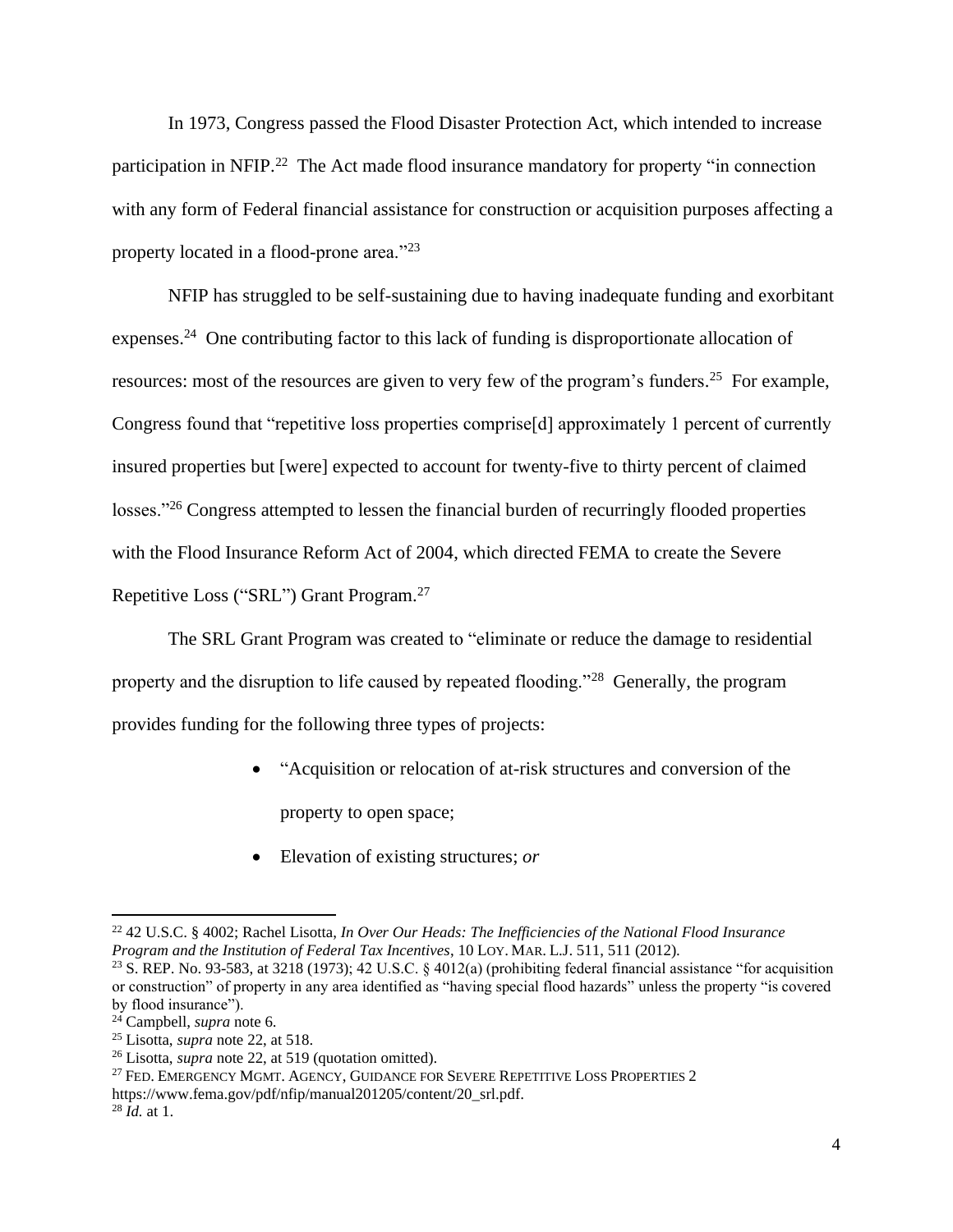• Dry floodproofing of historic properties."<sup>29</sup>

In the present discussion, of particular interest is the buyout aspect of SRL Grant program: the purchasing of homes in frequently flooded areas and converting of the land into community space. <sup>30</sup> This aspect of the program is especially crucial for climate mitigation for two reasons. First, it is economically prudent; it focuses on preventing future losses from flood damage.<sup>31</sup> Aside from the dangers of living in a flood area, rebuilding after repeat flooding costs a significant amount of time and money.<sup>32</sup> Second, it gives vulnerable individuals the opportunity to leave repeatedly flooded areas before the worsening effects of climate change make their situation dire. Owners of homes in areas that are frequently flooded may likely find it difficult to selling their homes.<sup>33</sup> Without the ability to sell their house—likely the most valuable asset low-income families have—it may be too costly to relocate. <sup>34</sup> If used to its full potential, the SRL buy-out program could be incredibly helpful in mitigating the disproportional impacts of flooding and climate change.

## **B. Challenges to Equitable Implementation of the SRL Grant Program**

There are two major challenges to the equitable implementation of SRL program. First, the program targets whiter communities.<sup>35</sup> At the same time, it is becoming less accessible to

<sup>29</sup> *Id.* at 2.

<sup>30</sup> *Id.* 

<sup>31</sup> *Id.*

<sup>32</sup> *See* Katie Sinclair, *Water, Water Everywhere, Communities on the Brink:Retreat as a Climate Change Adaption Strategy in the Face of Floods, Hurricanes, and Rising Seas*, 46 ECOLOGY L.Q. 259, 267–68 (2019). <sup>33</sup> *See* David Hunn et al., *Build, Flood, Rebuild: Flood Insurance's Expensive Cycle*, HOUS. CHRON. (Dec. 9, 2017), https://www.houstonchronicle.com/news/houston-texas/houston/article/Build-flood-rebuild-flood-insurance-s-12413056.php.

<sup>34</sup>*See id.*

<sup>35</sup> James R. Elliot, Phylicia Lee Brown, & Kevin Loughran, *Racial Inequalities in the Federal Buyout of Flood-Prone Homes: A Nationwide Assessment of Environmental Adaptation*, AM.SOCIO. ASS'N at 2 (2020), https://journals.sagepub.com/doi/pdf/10.1177/2378023120905439; Daniel Cusick, *Racial Inequalities in Housing Extend to Flood Buyout Programs*, SCI. AM. (Feb. 19, 2020), https://www.scientificamerican.com/article/racialinequalities-in-housing-extend-to-flood-buyout-programs/.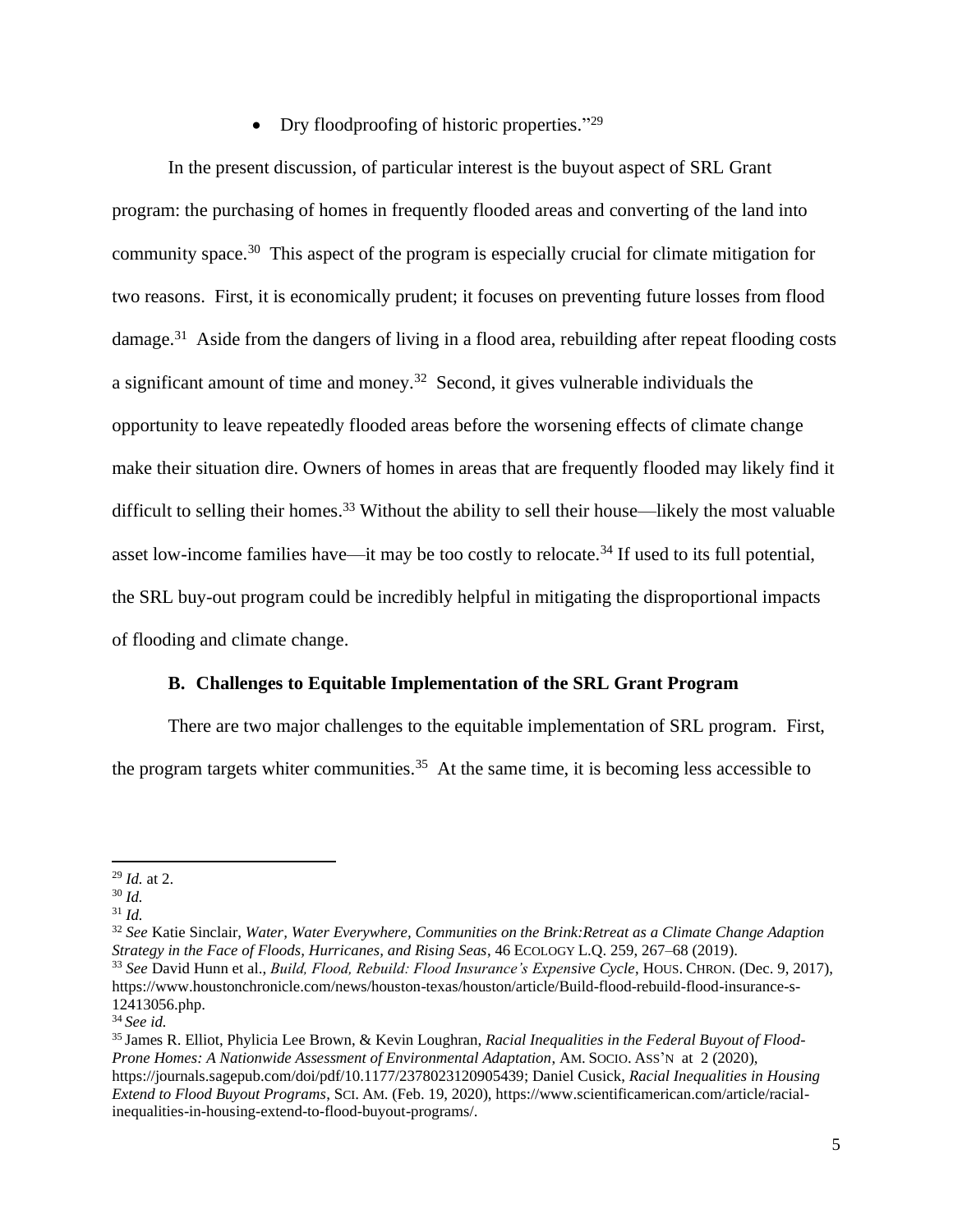black and lower income residents.<sup>36</sup> One reason for this disparity is that today's neighborhoods still reflect the past efforts of the Federal Housing Administration to keep housing areas segregated by race.<sup>37</sup> Housing areas with more white residents are often "better positioned politically, financially, and administratively to develop successful proposals for federal buyout assistance, net of local flood damage."<sup>38</sup> Another reason for the inequal administration of the buy-out program is that lower-income communities tend to lack access to the legal expertise needed to navigate the bureaucratic and complex application system.<sup>39</sup> One scholar suggests that this issue can be lessened by training attorneys who serve lower-income communities and communities of color in flood-risk areas on how to manage applying for the program.<sup>40</sup>

Another issue regarding equitable implementation of the buyout program is the possibility that the program can hurt, rather than help, black communities. There is evidence that the program can cause the "trapping [of] vulnerable property owners in degraded neighborhoods, reducing housing supply, compromising neighborhood integrity, shrinking the property tax base, . . . and creating higher per capita cost of infrastructure and basic services for local governments."<sup>41</sup> Thus, some black communities are understandably reluctant to participate in the program.<sup>42</sup> For example, concerns of injustice led community leaders of the historically black neighborhood of Kashmere Gardens in Houston to "rall[y] to suppress local buyout offers, which were framed as a new type of urban renewal looking to remove black residents from their

<sup>36</sup> *See* Elliot, *supra* note 35 at 4.

<sup>37</sup> *Id.* at 3.

<sup>38</sup> *Id.* at 4.

<sup>39</sup> *See id.* at 20.

<sup>40</sup> Email from Donald T. Hornstein, Aubrey L. Brooks Distinguished Professor of Law, U.N.C. School of L., to Lauren Corey (Dec. 7, 2020).

<sup>41</sup> Thomas Rupport, John Fergus & Enio Russe-Garcia*, Managing Property Buyouts at the Local Level: Seeking Benefits and Limiting Harms*, 48 ENVT. L. REP. 10520, 10521 (June 2018), https://www.flseagrant.org/wpcontent/uploads/ELR-final-pdf.pdf.

<sup>42</sup> *See* Elliott, *supra* note 35 at 12.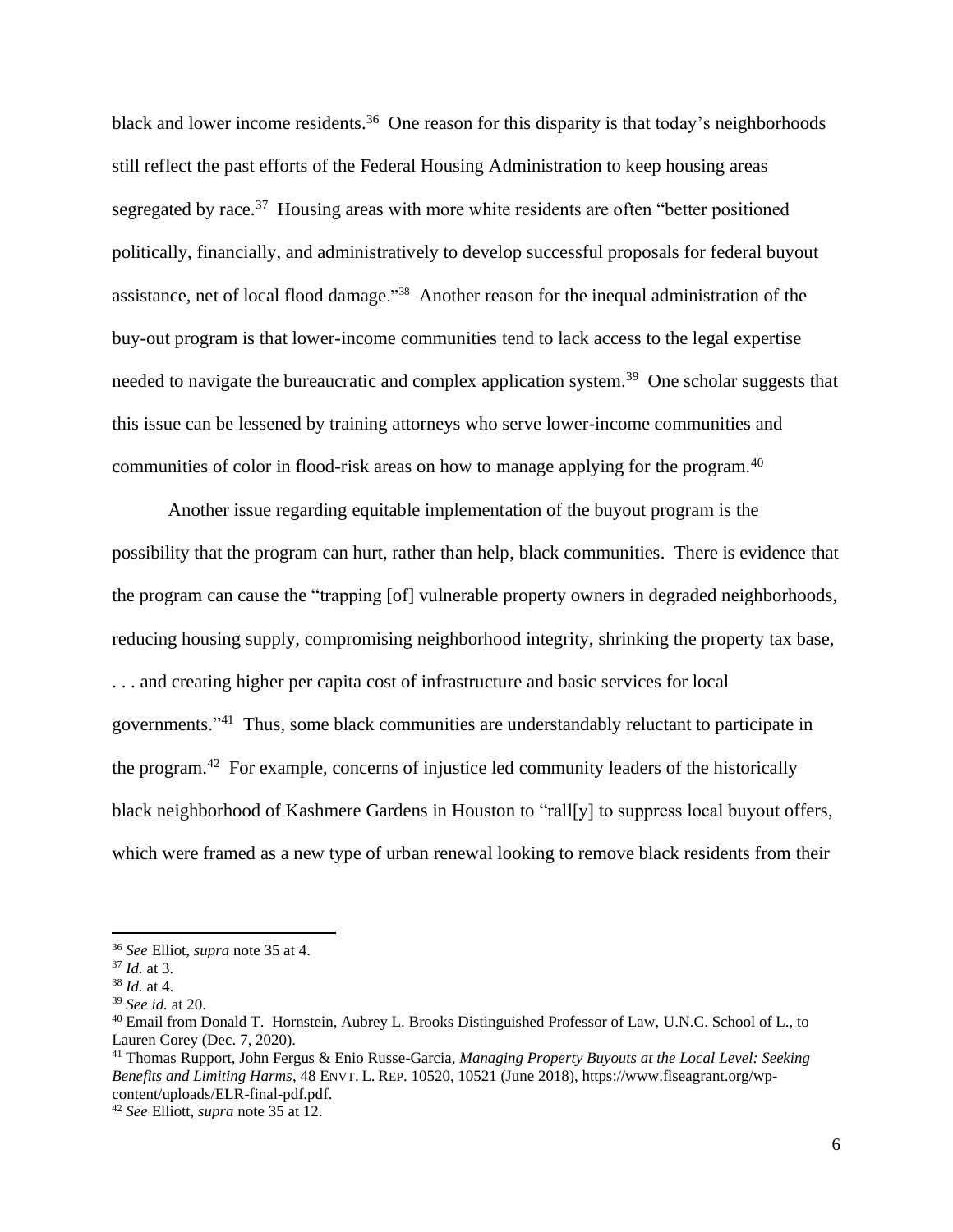neighborhoods."<sup>43</sup> The desire to preserve black communities from both flooding damage and economic suppression calls for a new approach to the buyout program.

#### **IV. NFIP and Risk Rating 2.0**

Some have proposed making NFIP more financially stable by raising premiums, to reflect the risks of flood more accurately.<sup>44</sup> In 2012, Congress passed the Biggert-Walters Flood Insurance Reform Act in an attempt to make the NFIP more self-sustaining by eliminating subsidies.<sup>45</sup> However, this was met with strong opposition.<sup>46</sup>

Raising premiums to accurately reflect risk of flood disproportionately negatively impacts low-income homeowners. First, flood insurance is mandatory for those with federally backed homeowners. If someone is unable to pay the premium, she could lose her mortgage. Furthermore, premiums that accurately reflect flood risk could be too expensive for many people to afford, causing low-income people to be unprotected from financial impacts of flood damage.

In October of 2021, an initiative with similar goals as the Biggert-Walters Flood Insurance Reform Act will take effect.<sup>47</sup> Risk Rating 2.0 is a FEMA regulatory program that "will fundamentally change the way FEMA rates a property's flood risk and prices insurance," and make NFIP premiums more accurately reflect the risks of flood associated with the properties.<sup>48</sup> The program is intended to make the NFIP rates more "sens[ible]," and "easier to understand."<sup>49</sup>

<sup>43</sup> *Id.*

<sup>44</sup> Sinclair, *supra* note 32 at 282.

<sup>45</sup> *See* 42 U.S.C. § 4004.

<sup>46</sup> Sinclair, *supra* note 32 at 282.

<sup>47</sup> *Risk Rating 2.0*, FEMA, https://www.fema.gov/flood-insurance/work-with-nfip/risk-rating (last updated July 18, 2020)

<sup>48</sup> *Id.*

<sup>49</sup> *Id.*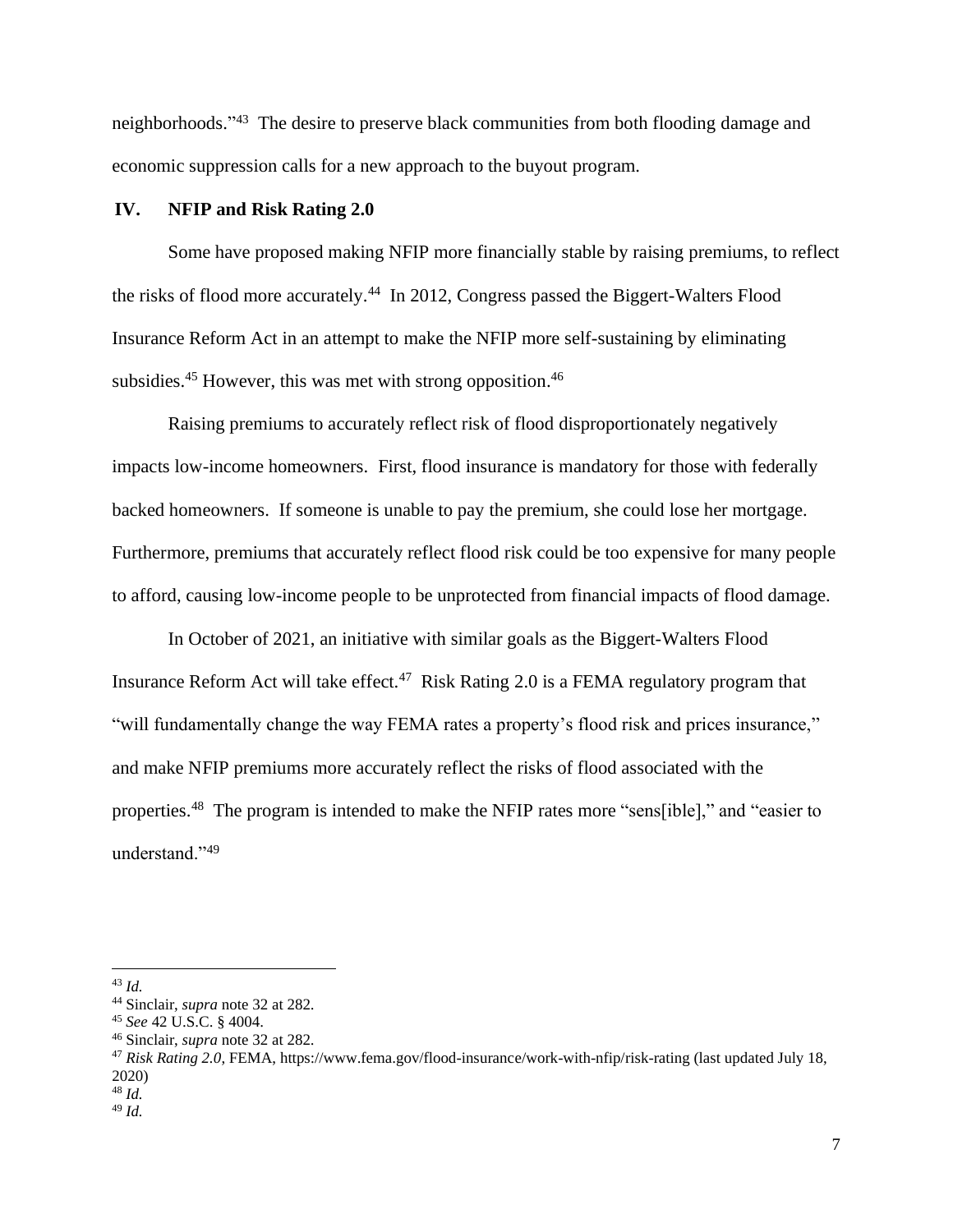FEMA plans to use "a combination of models to support the development of rates."<sup>50</sup> Generally, Risk Rating 2.0 is meant to make premium rates "fair."<sup>51</sup> FEMA states that, "[t]he new risk rating plan will use easier-to-understand rating characteristics for each property, such as: [d]istance to the coast or another flooding source, [d]ifferent types of flood risk[, and] [t]he cost to rebuild a home."<sup>52</sup> FEMA further provides that Risk Rating 2.0 will deliver "key benefits to policyholders, communities, and the flood insurance industry" by: "[c]reat[ing] an individualized picture of a property's risk," "[p]rovid[ing] rates that are easier to understand for agents and policyholders, [r]eflect[ing] more types of flood risk in rates, "[u]s[ing] the latest actuarial practices to set risk-based rates," and "[r]educ[ing] complexity for agents to generate a quote."<sup>53</sup>

Although the policy is put forth with good intentions, it does not address the inevitable disproportionate impacts the raised premiums will have on lower-income communities.<sup>54</sup> FEMA states that "[b]y reflecting the cost to rebuild, the new rating plan will also aim to deliver fairer rates for owners of lower-value homes."<sup>55</sup> However, it is unclear outside of this one property characteristic what additional considerations and aid FEMA will provide to assure lower-income communities will not see drastic, disproportionate rate increases. Therefore, Risk Rating 2.0 has much room for improvement.

- <sup>51</sup> *Id.*
- <sup>52</sup> *Id.*

<sup>53</sup> *Id.* <sup>54</sup> *Id.*

<sup>55</sup> *Id.*

<sup>50</sup> *Id.*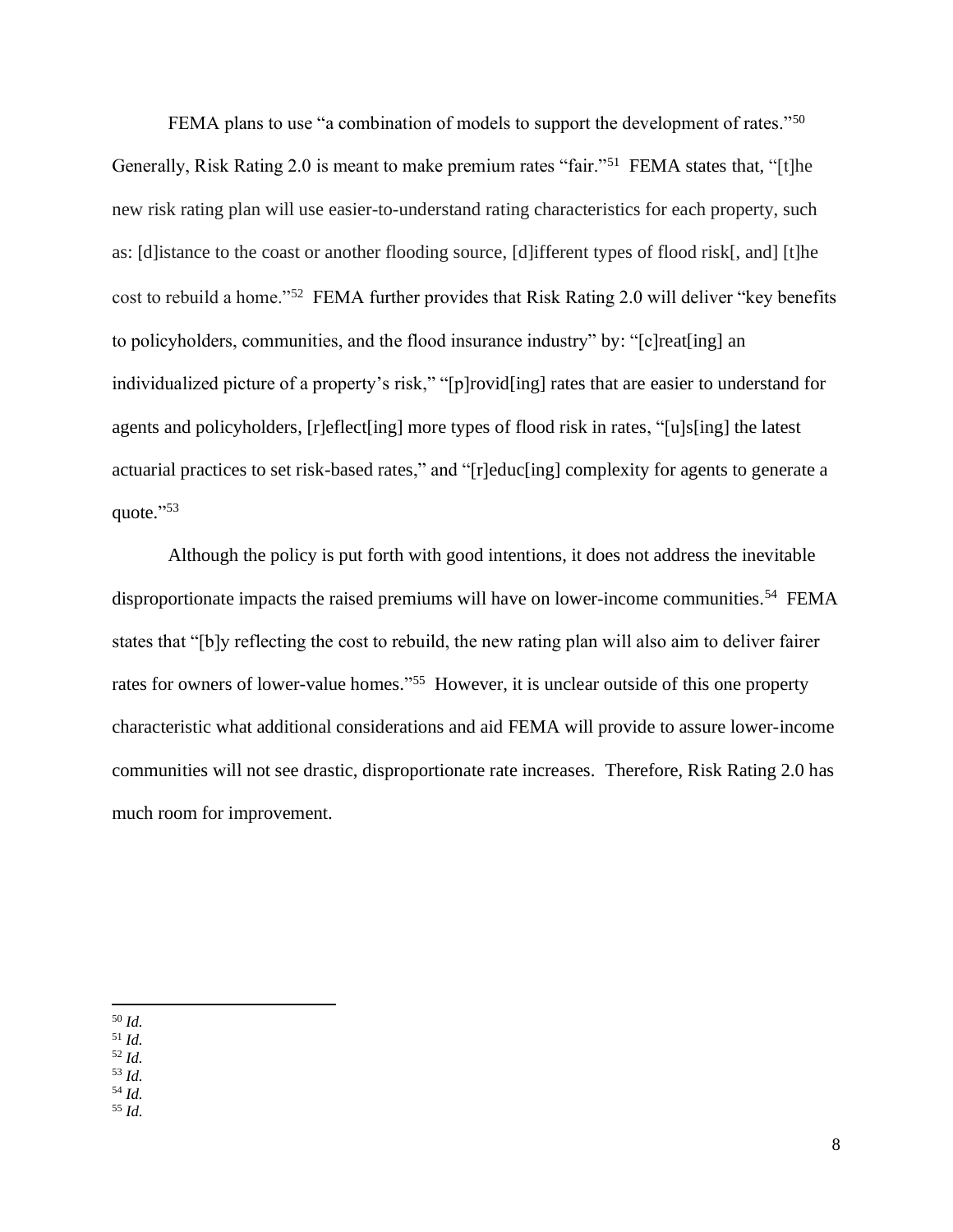## **V. The Biden Administration**

During the presidential race, the Biden-Harris team emphasized their commitments to climate mitigation, environmental justice, and the protection of vulnerable communities.<sup>56</sup> The Biden Administration should consider a new approach to the SRL Grant Program. One possible alternative approach to the program's current approach is an individual-and-community method which would keep communities together by moving families from the most-at risk homes into less risky homes in the same community. The properties purchased by the buy-out program would be then aggregated to created positive public spaces, such as parks and open space, that benefit the community. This approach would not be too dissimilar from the purpose FEMA's Hazardous Mitigation Grant Program which "buys out at-risk homes and relocated residents to higher ground."<sup>57</sup> However, the Biden Administration should implement a more just approach which would result in communities remaining intact.

Risk Rating 2.0 will launch nine months after President-Elect Joe Biden takes his place in the Oval Office.<sup>58</sup> This gives the president-elect the opportunity to address the inadequacies of the program regarding the protection of lower-income communities. It would be prudent of the incoming administration to seize the moment and turn Risk Rating 2.0 into a program that is truly just. A possible solution to this dilemma is to generally make premiums more accurately reflect risk, while also providing financial assistance to low-income homeowners to help them pay higher premiums. This sort of program would prioritize helping low and middle-income

<sup>56</sup> *The Biden Plan for a Clean Energy Revolution and Environmental Justice*, BIDEN HARRIS, https://joebiden.com/climate-plan/ (last visited Jan. 8, 2021).

<sup>57</sup> Kyle Bagenstose, Dinah Pulver & Kevin Crowe, *Millions of Americans Think They're Safe From Flood Waters. They Aren't*, USA TODAY (June 29, 2020), https://www.usatoday.com/in-

depth/news/investigations/2020/06/29/real-estate-millions-more-homes-risk-flood-might-needinsurance/3217450001/; *see* Cusick, *supra* note 35.

<sup>58</sup> *Risk Rating 2.0*, *supra* note 71 ("FEMA decided to adjust implementation of Risk Rating 2.0 by one year to October 1, 2021).